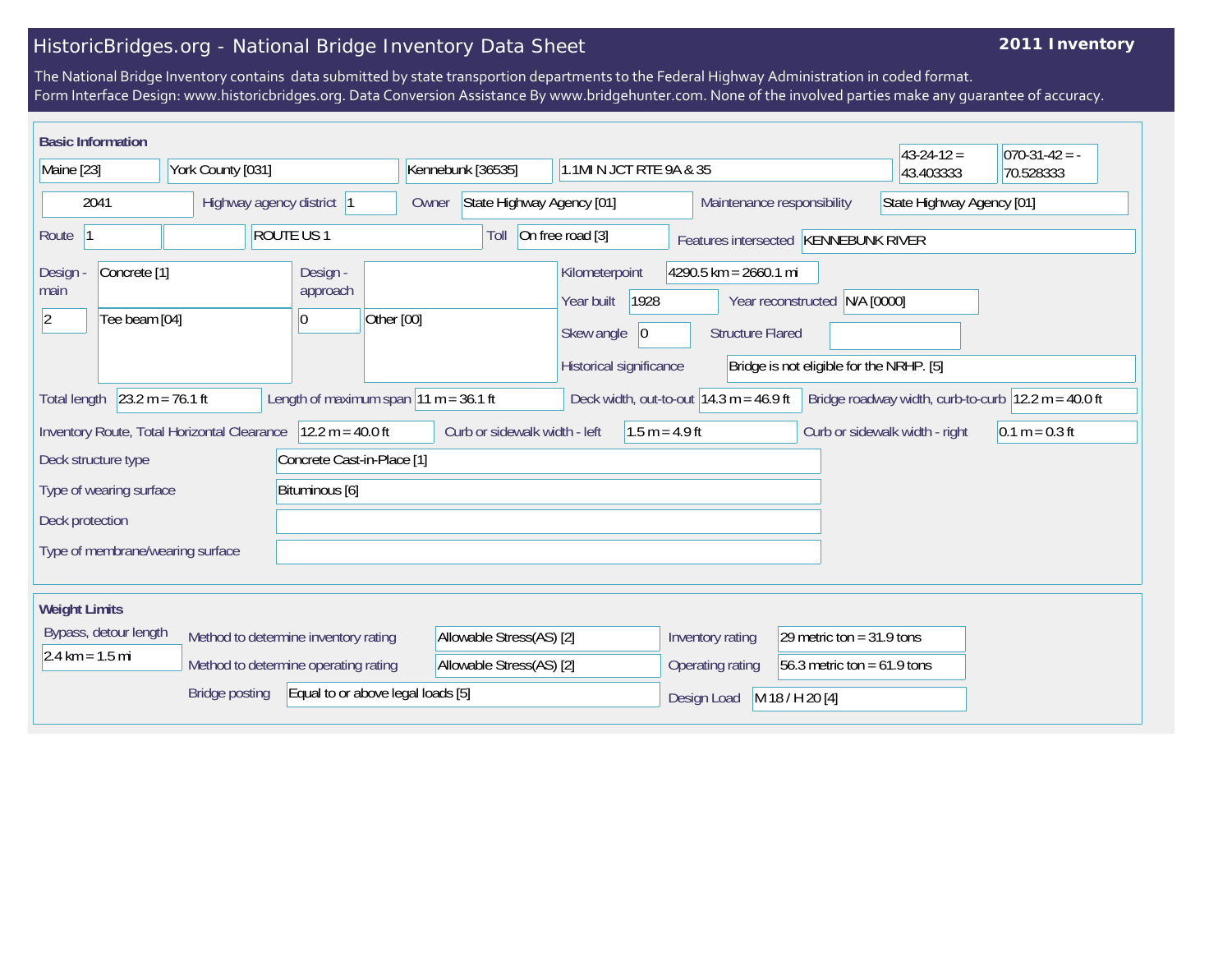| <b>Functional Details</b>                                                                                                                                                     |                                                                                         |  |  |  |  |  |  |  |  |  |  |
|-------------------------------------------------------------------------------------------------------------------------------------------------------------------------------|-----------------------------------------------------------------------------------------|--|--|--|--|--|--|--|--|--|--|
| 14330<br>Average daily truck traffi  9<br>Average Daily Traffic                                                                                                               | Year 2010<br>20062<br>2030<br>%<br>Future average daily traffic<br>Year                 |  |  |  |  |  |  |  |  |  |  |
| Road classification<br>Minor Arterial (Rural) [06]                                                                                                                            | Approach roadway width<br>$12.2 m = 40.0 ft$<br>Lanes on structure 2                    |  |  |  |  |  |  |  |  |  |  |
| Type of service on bridge Highway-pedestrian [5]                                                                                                                              | Bridge median<br>Direction of traffic 2 - way traffic [2]                               |  |  |  |  |  |  |  |  |  |  |
| Parallel structure designation<br>No parallel structure exists. [N]                                                                                                           |                                                                                         |  |  |  |  |  |  |  |  |  |  |
| Navigation control on waterway (bridge permit required). [1]<br>Waterway [5]<br>Navigation control<br>Type of service under bridge<br>Lanes under structure<br>$\overline{0}$ |                                                                                         |  |  |  |  |  |  |  |  |  |  |
| Navigation horizontal clearance $ 3 m = 9.8$ ft<br>$2.4 m = 7.9 ft$<br>Navigation vertical clearanc                                                                           |                                                                                         |  |  |  |  |  |  |  |  |  |  |
| Minimum navigation vertical clearance, vertical lift bridge $\vert$ 0 m = 0.0 ft<br>Minimum vertical clearance over bridge roadway<br>$99.9 m = 327.8 ft$                     |                                                                                         |  |  |  |  |  |  |  |  |  |  |
| Minimum lateral underclearance reference feature Feature not a highway or railroad [N]                                                                                        |                                                                                         |  |  |  |  |  |  |  |  |  |  |
| Minimum lateral underclearance on left 99.9 = Unlimited<br>Minimum lateral underclearance on right $99.9 =$ Unlimited                                                         |                                                                                         |  |  |  |  |  |  |  |  |  |  |
| Minimum Vertical Underclearance $ 0 = N/A$                                                                                                                                    | Minimum vertical underclearance reference feature Feature not a highway or railroad [N] |  |  |  |  |  |  |  |  |  |  |
| Appraisal ratings - underclearances N/A [N]                                                                                                                                   |                                                                                         |  |  |  |  |  |  |  |  |  |  |
|                                                                                                                                                                               |                                                                                         |  |  |  |  |  |  |  |  |  |  |
| <b>Repair and Replacement Plans</b>                                                                                                                                           |                                                                                         |  |  |  |  |  |  |  |  |  |  |
| Type of work to be performed                                                                                                                                                  | Work to be done by contract [1]<br>Work done by                                         |  |  |  |  |  |  |  |  |  |  |
| Replacement of bridge or other structure because<br>of substandard load carrying capacity or substantial                                                                      | 1045000<br>104000<br>Bridge improvement cost<br>Roadway improvement cost                |  |  |  |  |  |  |  |  |  |  |
| bridge roadway geometry. [31]                                                                                                                                                 | $25 m = 82.0 ft$<br>Length of structure improvement<br>Total project cost<br>1568000    |  |  |  |  |  |  |  |  |  |  |
|                                                                                                                                                                               | 2004<br>Year of improvement cost estimate                                               |  |  |  |  |  |  |  |  |  |  |
|                                                                                                                                                                               | Border bridge - state<br>Border bridge - percent responsibility of other state          |  |  |  |  |  |  |  |  |  |  |
|                                                                                                                                                                               | Border bridge - structure number<br>n/a                                                 |  |  |  |  |  |  |  |  |  |  |